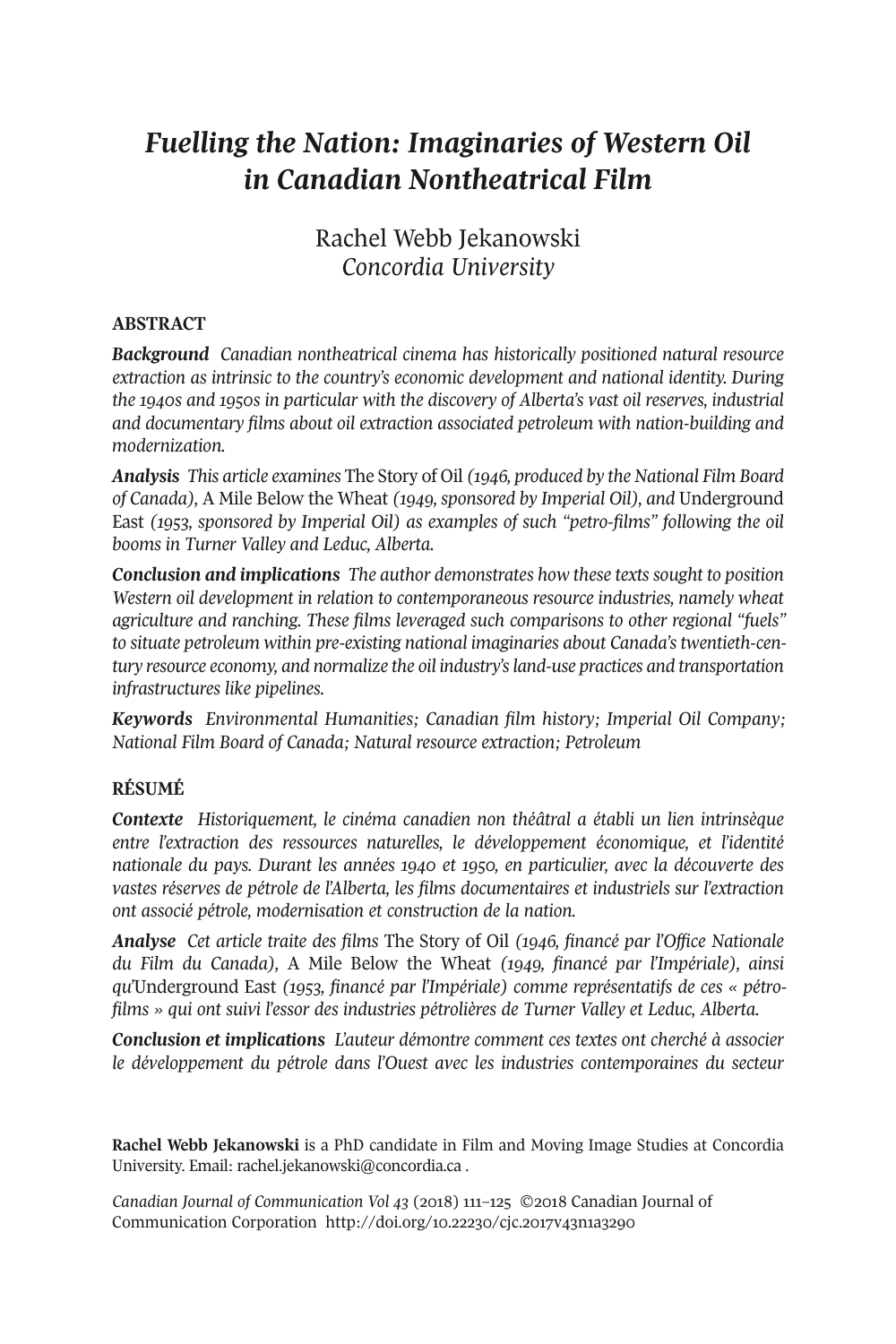*primaire : agriculture du blé et élevage. Cette comparaison avec d'autres « carburants » régionaux a permis de situer le pétrole à l'intérieur d'un imaginaire national préexistant, construit autour de l'économie canadienne des ressources primaires au vingtième siècle. Elle contribue à normaliser les pratiques d'utilisation du territoire par les industries pétrolières, et leurs infrastructures de transport comme les pipelines.*

*Mots clés Humanités environnementales; Histoire du film canadien; Compagnie Pétrolière Impériale Limitée; Office Nationale du Film du Canada; Extraction des ressources naturelles; Pétrole*

A golden field stretches outward, marked by mounds of cut wheat, abutting the edge of a forest on the horizon. As the camera pans right following the crest of the field, a horse-drawn wagon slowly traverses the film frame, as a farmer slowly cuts the tall wheat. The afternoon sunlight casts long shadows across this prairie landscape. The subsequent shot depicts a second field, in which a farmer—by tractorthis time—continues the harvest under a steel-blue sky. Finally, a medium shot offers the viewer a closer perspective of a farmer's work. His draft horses stand patiently as he forks heavy sheaths of grain onto a wagon. It is a physical, demanding task; nevertheless, the scene offers a bucolic, almost idyllic vision of agrarian life, in which the farmer can be his own master of the land and everything he reaps from it. A light orchestral score floats through these scenes, accompanying the voice of an anonymous farmer. A folksy narrator, he testifies to his audience that the harvest serves as a livelihood, and existential compass. He and his neighbours helped to clear and till the prairie landscape "years ago." This "good earth" that he tends will become a "heritage" for his children, and the generations of agriculturalists to follow.

Yet this proposed heritage encompasses not only the rich soil and acres of cereal plants swaying in the prairie winds. As the narrator of this opening sequence of *A Mile Below the Wheat* (1949) attests, "other men" sought to cultivate another "harvest" from the land. A final camera pan across a stony field reveals the technological mechanism of this second crop: a spindly oil derrick, jutting high into the sky. Here, the film's analogy between Western wheat farming and the commercial extraction of subterranean reserves of fossilized prehistoric plants renders petroleum as another one of nature's bounties, and one which co-exists in harmony with agrarian traditions.

*A Mile Below the Wheat* (1949), sponsored by the Imperial Oil Company (Imperial Oil) and produced by Crawley Films Limited, is one of dozens of nontheatrical, industrial, and educational films produced in Canada from the 1940s to the 1950s to promote oil exploration and developmentinAlberta and the other Western provinces.Imperial Oil<sup>[1](#page-12-0)</sup>-like its international competitors BP, Iraq Petroleum Company, and Royal Dutch Shell—turned to cinema as a communications technology to legitimize its corporate operations following Imperial's 1947 discovery of crude oil in Leduc, Alberta, and to advertise those products and lifestyles dependent upon petro-modernity. Since its formation in 1939, the National Film Board of Canada (NFB) also sought to use cinema to communicate a variety of pro-development discourses to Canadian and international publics about Western oil. Such corporate and public-sector oil films were in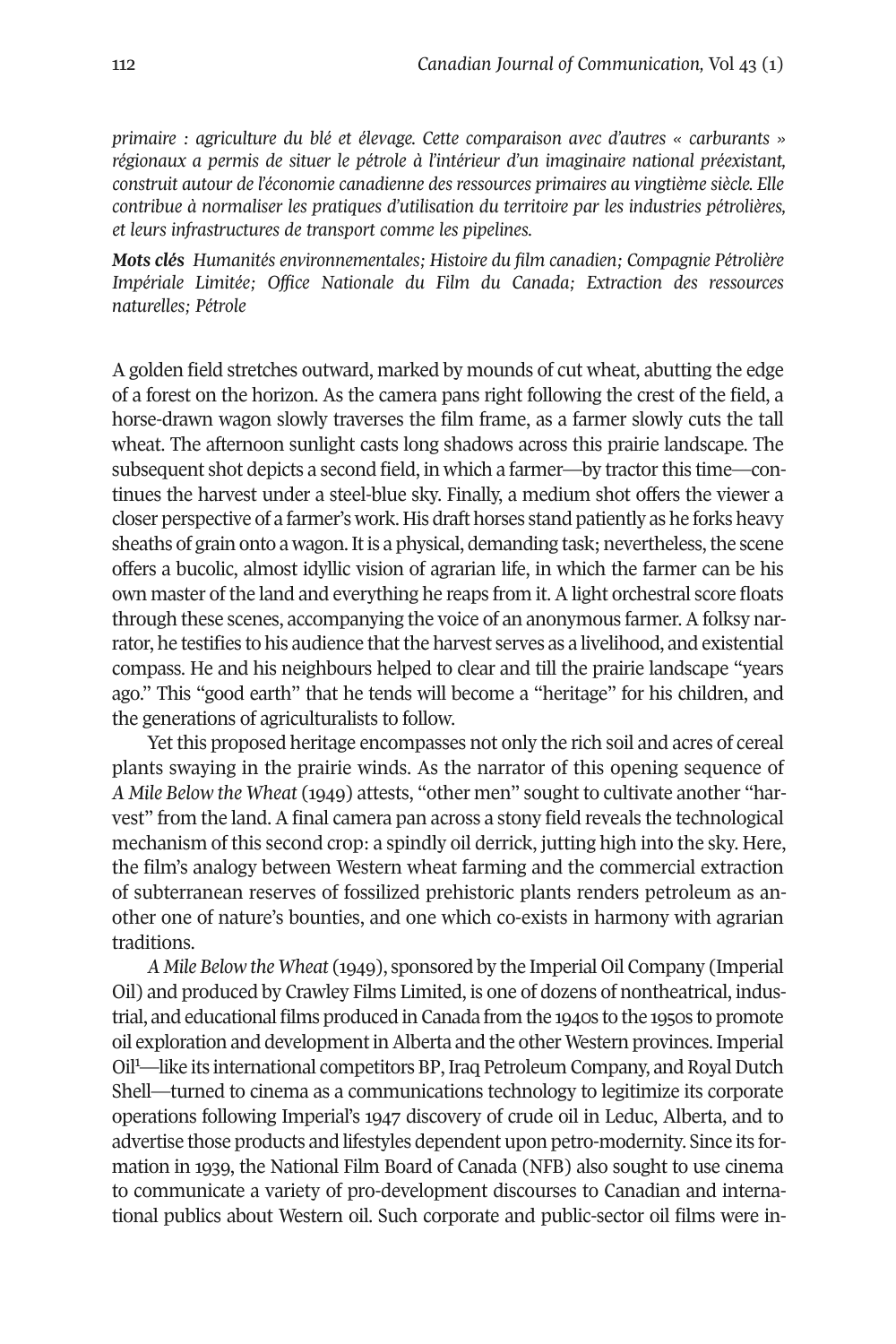tended to entertain viewers, while educating them about petroleum's potential contributions to Canadian political economy and society.

In light of Canada's history as a resource economy, this article inquires into how Canadian nontheatrical "petro-films" released in the decades following the oil booms in Turner Valley and Leduc, Alberta, sought to position domestic oil development in relation to pre-existing and contemporaneous resource industries, particularly those that served as visual metaphors for Western Canada, such as wheat agriculture and ranching. How did private- and public-sector films visualize or obscure historical tensions between oil as an emerging energy industry and other industries that "fuelled" Canadian national imaginaries and metabolisms? What interests might these comparisons have served? To answer these queries, this article examines the films *A Mile Below the Wheat* (1949, sponsored by Imperial Oil), *The Story of Oil* (1946, produced by the NFB), and *Underground East* (1953, sponsored by Imperial Oil) as examples of industrial and educational films about oil development and pipeline construction that deploy analogies between the (non-renewable) harvest of hydrocarbons and otherregional fuels. In doing so, these texts overlook these industries' distinct histories in Western Canada, especially in relation to land-use practices and laws around surface and subsurface resource rights, so as to situate oil within pre-existing national imaginaries about Canada's twentieth-century resource economy.

#### **Nontheatrical filmmaking and oil: An overview of a useful cinema**

In February 1947, one of the exploratory wells drilled by Imperial Oil, Leduc No. 1, struck crude oil near Leduc, Alberta. This discovery, which proved to be a highly prolific reserve, sparked an oil boom in the province, with an explosion of exploratory oil wells and a nearly sevenfold growth in crude production by 1952 (Penfold, 2016). Prior to this, a number of earlier boom-and-bust cycles occurred in western Ontario, southern Alberta, and the Northwest Territories, the earliest dating to the 1860s in Petrolia and Oil Springs, Ontario (Ross, 1917). In 1914, oil and natural gas were found in Turner Valley, southwest of Calgary, sparking another massive drilling boom and land speculation in the interwar years. Leduc, like Turner Valley before it, helped transform Alberta's economy during the 1950s from an agricultural to a petroleum economy, with the province soon supplying over half of Canadians' oil needs (Penfold, 2016).

In response to this emerging energy industry, the Canadian government and petroleum companies such as Imperial Oil began producing industrial, educational, and sponsored films in the 1940s to communicate fossil fuel development to viewing publics. These nontheatrical oil films, so termed for their exhibition outside of commercial film theatres, depicted a range of industrial and social subjects in relation to oil: the construction of pipelines and tanker routes to transport crude oil, and exploratory drilling in Western Canada. The consistenttheme of many ofthese sponsored films was that oil, and the industrial processes of its extraction, could contribute to Canada's wartime and postwar nation-building and economic prosperity.

Given the recent environmental turn within media and communication studies, and the growing body of scholarship dedicated to energy cultures, a number of film and media scholars have thoughtfully theorized the global production and circulation of films about energy and, specifically, oil. Mona Damluji (2015), in researching spon-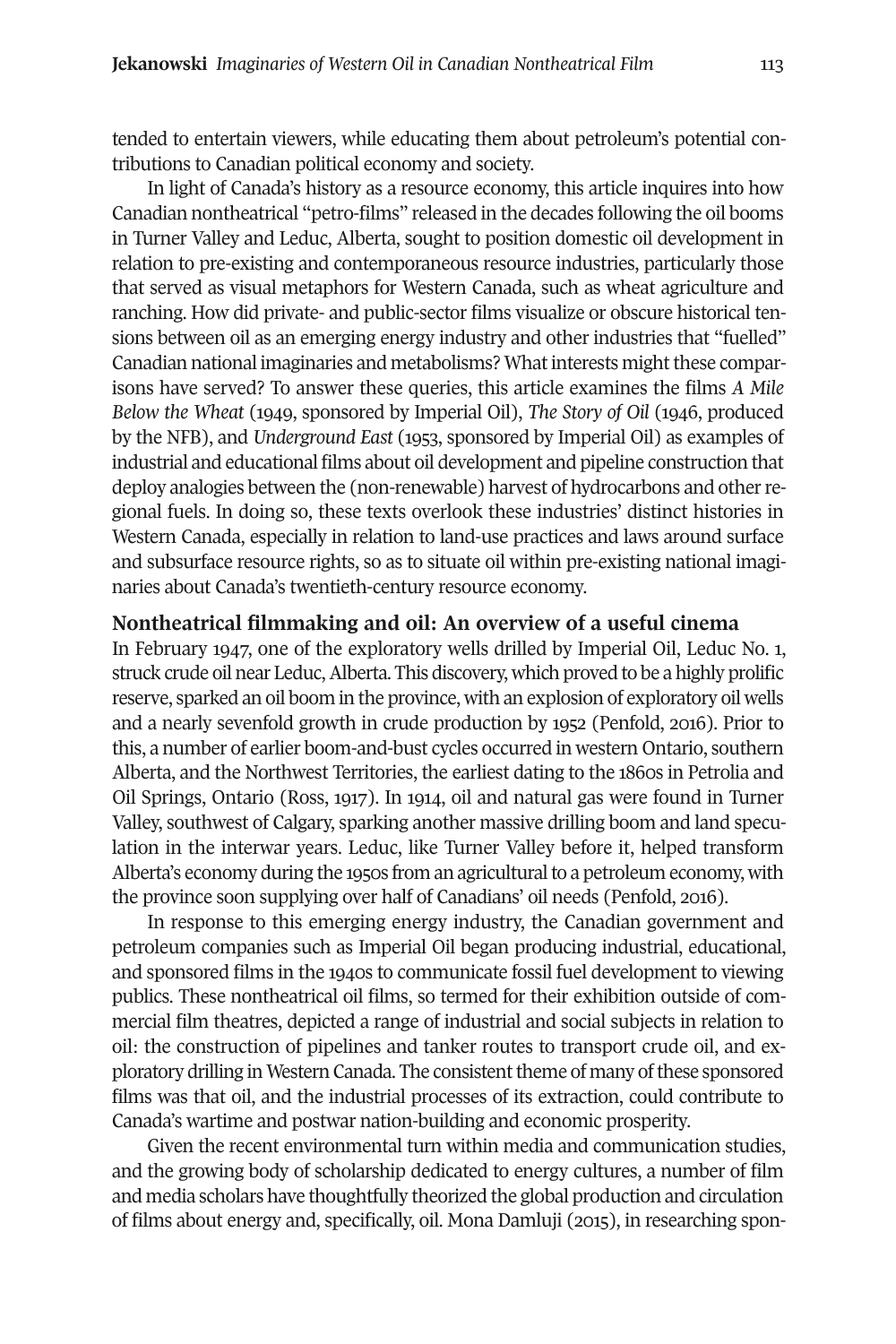sored filmmaking by British petroleum industries in the Middle East and the globalization of the British documentary film movement, has observed that corporations and "compliant states used film as a powerful public relations tool to shape global imaginaries of oil and its role in modern nation-building" (p. 148). Sponsored films about oil therefore offer fertile grounds for analysis of the entanglement of petroleum extraction with national and imperial interests, as Damluji and other scholars have shown (see Banita, 2014; Canjels, 2009; Damluji, 2015). At the same time, the history of cinema as a commodity, technology, and cultural text is also bound up with that of energy infrastructures, since cinema's constituent technologies rely upon the consumption of fossil fuels, light, human labour, and other energy sources (Bozak, 2012; LeMenager, 2014).

Yet despite the prolific output of films on the subject by the NFB and independent production companies such as Crawley Films, [2](#page-12-1) the ways in which Canadian pictures have been used to promote, critique, and visualize the development of fossil fuels and other energy resources have garnered little scholarly attention in Canadian film and communication studies.Given the niche subjects of nontheatrical and sponsored films, and the frequent barriers to accessing archival prints, relatively scant work has been published on the rich history of nontheatrical filmmaking practices around industrial and scientific subjects, including films about natural resource extraction. Furthermore, histories of Canadian cinema, Zoë Druick (2007) notes, have generally privileged the development of documentary via the National Film Board as the primary institution shaping Canadian film culture in the postwar period. Established under the National Film Act in May 1939, the NFB was tasked with the mandate to "tell stories about Canadian society in its ongoing formation" (as cited in Druick, 2007, p. 12) through cinema. Although the NFB has certainly played a dominant role in shaping Canadian film cultures—and Canadians' twentieth-century fascination with oil—an emphasis on the institution has served to marginalize important contributions from the private sector, such as those by industry.

Within Canada, private- and public-sector films depicting petroleum extraction engaged with a number of narratives and mythologies around petroleum. Some, like the short documentary *Battle for Oil* (Legg, 1942) from the NFB's wartime "Canada Carries On" series, sought to contextualize the then-emergent oil industry in Turner Valley, Alberta, within global struggles to secure fuel reserves for the war effort. According to the Educational Film LibraryAssociation's rental guide, *Battle for Oil* was intended to communicate petroleum's strategic importance to the Allied countries during World WarII and position the fortification of petroleum resources as a key front within the war effort (National Film Board of Canada, c.1942). The principaltake-away for viewers of *Battle* for *Oil*, the guide insists, is that oil has become the "most important" of the natural resources in the present war"  $(p, 2)$ . Oil is, therefore, crucial to Canada's military successes, practically as well as ideologically.

In contrast, other short pictures strove to project an image of petroleum's centrality to modern life in Canada, positioning oil development as a vehicle for progress and modernization. *The Story of Oil* (1946), for instance, traces this fuel from the fields of Turner Valley through the various stages of surveying, exploratory drilling, and con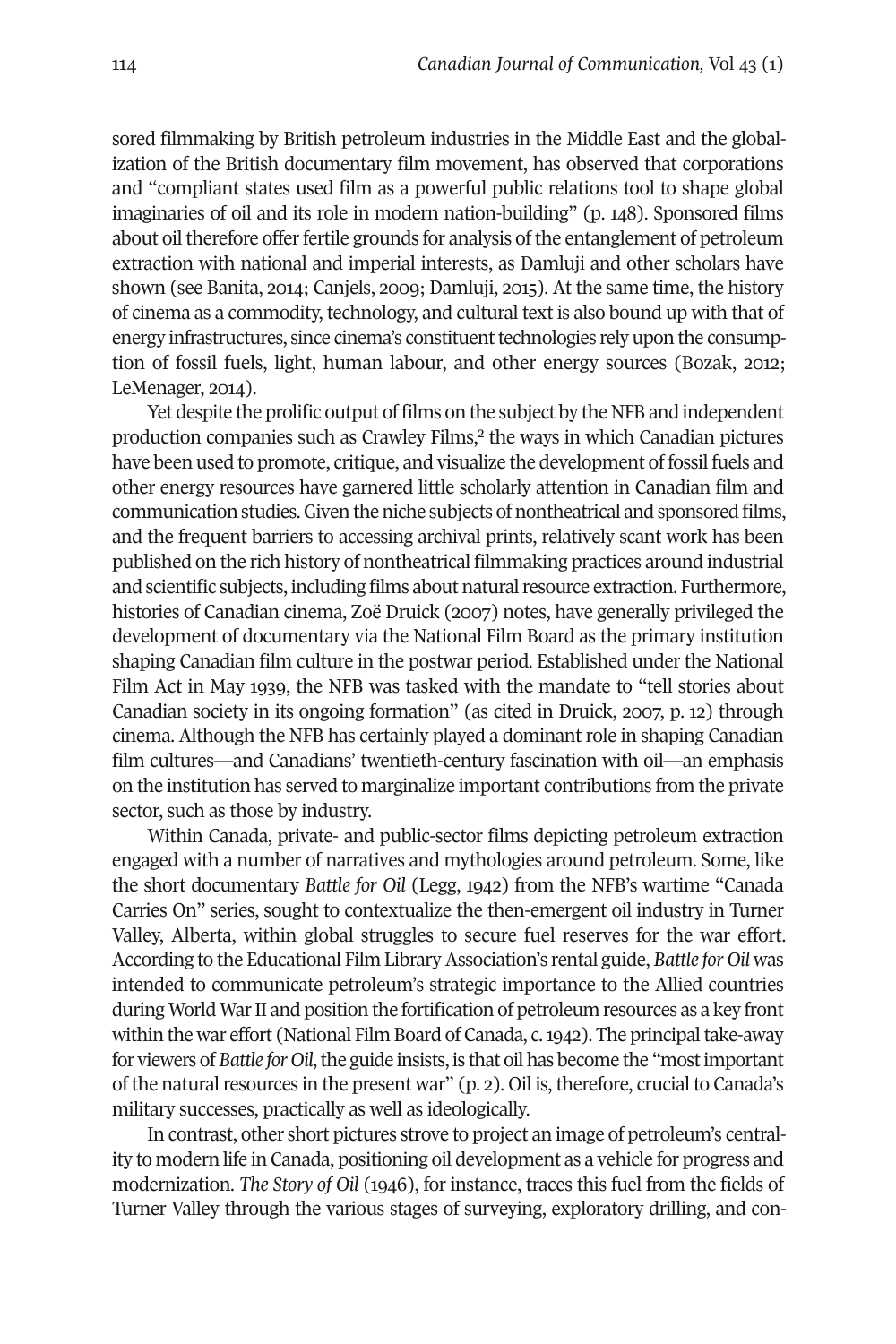struction of a derrick, and shipment of crude to refineries. The film concludes with a sequence of a typical White Canadian family who might use petroleum products in their domestic lives: a young lad in a Cowichan sweater oiling his bicycle, a girl cleaning her Singer sewing machine, and a housewife (with wedding ring and floral apron) pouring paraffin into canning jars to seal her fruit preserves. These staged scenes are summarized by the voice-over narrator, who declares oil's importance to "our modern way of living." Films such as this resonate with Brian Jacobson's (2017) observation that corporations like Shell and its competitors BP, Total, and Exxon used cinema , to "forge positive associations between oil and the good life only it could provide" (para. 5), including air travel, the family car, and leisure activities. Oil, these films softly insinuated, could offer consumers a veritable "ticket to the future" (para. 6) and comfortable lifestyles in the present.

The nontheatrical films examined in this article can be characterized as examples of "useful cinema," an elastic mode of filmmaking that emerged in parallelto commercial entertainment cinema. Habitually screened outside of conventional movie theatres (thereby transforming spaces such as classrooms, factories, church basements, storefronts, and city transportation into exhibition venues), nontheatrical cinema worked to produce viewing subjects "in the service of public and private aims" (Acland & Wasson, 2011, p. 2). Such forms of small-gauge amateur and professional filmmaking including sponsored and industrial filmmaking, home movies, educational cinema, and civic films—emphasize cinema's utility as a mode of communication overits entertainment or aesthetic possibilities (although some nontheatrical filmmakers certainly aspired to make their films both educational and entertaining). As a communication technology, nontheatrical films have the potential to reach a wide range of audiences through community, religious, institutional, and commercial networks, to convey various ideological, political, or commercial messages. Such films, Charles Acland and HaideeWasson (2011) assert, were made by individuals and institutions to serve specific desires and achieve certain tasks, "*to do something* in particular" (p. 3, emphasis in original). As forms of useful cinema, sponsored and public-sector oil films served to contribute as well to "the longevity of institutions seemingly unrelated to cinema" (p. 4), including the nation-state, regional resource economies, and global petro-capitalism.

These texts can also be situated within the country's broader history of sponsored film production, which developed in parallel with the expansion of commercial fiction filmmaking practices.According to Peter Morris (1992), corporate and private interests have floated film productions to alternatively support the expansion of specific energy companies, advertise products, and encourage European settlementin parts of Western Canada. Prominent early examples of the use of cinema to promote specific ideologies supporting White settlement and land-use practices to audiences include the Edison Company's production of sponsored films in 1898 for the Massey-Harris Company (which manufactured agricultural equipment) in Toronto, Ontario, and the Canadian Pacific Railway's sponsored immigration films like *New Homes Within the Empire* (1922). [3](#page-12-2) While the passage of time and an absence of original production context can certainly render nontheatrical texts ambiguous documents, Vinzenz Hediger and Patrick Vonderau (2009) contend that nontheatrical films remain historically and in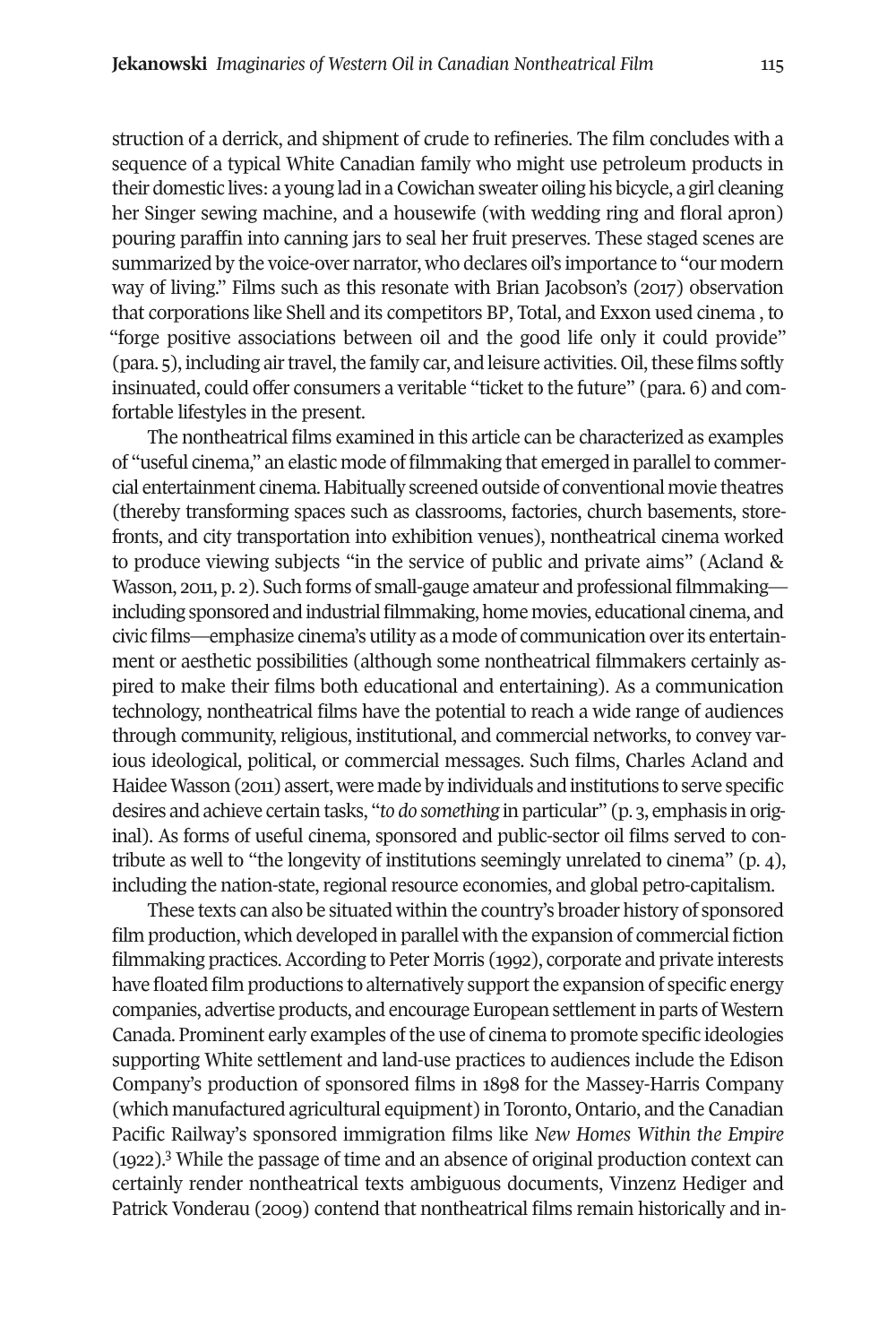dustrially significant precisely because their textual content is mutually constitutive of the conditions of creation and the contexts of their intended use.

The utility and institutional contexts of nontheatrical oil films position them as a communication technology as much as text, which can communicate social and industrial organizations of power and discourses about the world. This article aims to contribute to Canadian film and media scholarship by taking up this collection of sponsored and public-sector oil films as forms of useful cinema to interrogate the ways in which these texts communicated oil during Canada's mid-century emergence as an oil-producing nation. In doing so, it builds upon pre-existing studies of contemporary documentary depictions of Western petroleum, from conventional oil to oil sands developments (Szeman, 2012; Takach, 2014).

#### **Oil, cattle, and wheat: Energy industries in the Prairies**

The resource economies of the Prairies have done much to shape popular imaginaries of the Canadian West. According to Geo Takach (2014), landscape and the ways in which people have turned to these environments for survival and economic profit prominently emerge in visual representations of Alberta from the nineteenth century onward. In a "place where people have always relied primarily on the land for subsistence, from furs, cattle, and wheat through to forests, coal, conventional oil and natural gas, coal bed methane, and the [bituminous] sands," Takach (2014) writes that corporations like the Canadian Pacific Railway (CPR) and the Government of Canada deployed popular images of "golden wheat fields, cowboys riding the open range, and soaring Rocky Mountain peaks" (pp. 89–90) to attract settlers, foreign investment, ranchers, and tourists. While popular iconography of the West emerged across both sides of the Canada–U.S. border, Max Foran (2004) contends that the specific "romance associated with ranching" (p. 313) in the region predates and exceeds the better-known Western mythologies from Hollywood. Foran traces examples of ranching imagery back to provincial promotional publications from the 1880s, urban marketing strategies that positioned Calgary as a beef capital, and Western farmers associations like the Western Stock Growers Association, founded in 1896. Grain elevators, Geoffrey Simmins (2004) remarks, offered another highly visible and identifiable symbol for the agricultural system in Western Canada from the 1920s onward, emerging as a part of "the mythology of prairie settlement" (pp. 206).

Such iconography of the West, rooted in ranching and wheat agriculture, appears across many twentieth-century Canadian industrial and documentary films—barbed wire fences running along property lines, grain elevators, the CPR transporting supplies and crops across the vast landscape, and cattle runs led by men on horseback. The prevalence ofthese images undoubtedly reflects the economic importance of both cattle ranching and wheat agriculture to the region. Since the late nineteenth century, beef emerged as a key resource staple for the Prairies and Canadian export trade, representing one of the most prominent and economically powerful agrarian industries, second only to wheat (Foran, 2004). Significantly, many nontheatrical films about the emerging and later, booming petroleum industry in southern Alberta appropriated aspects of these popular imaginaries. *The Story of Oil* (1946), *A Mile Below the Wheat* (1949), and *Underground East* (1953) all depict oil in close relationship to wheat agri-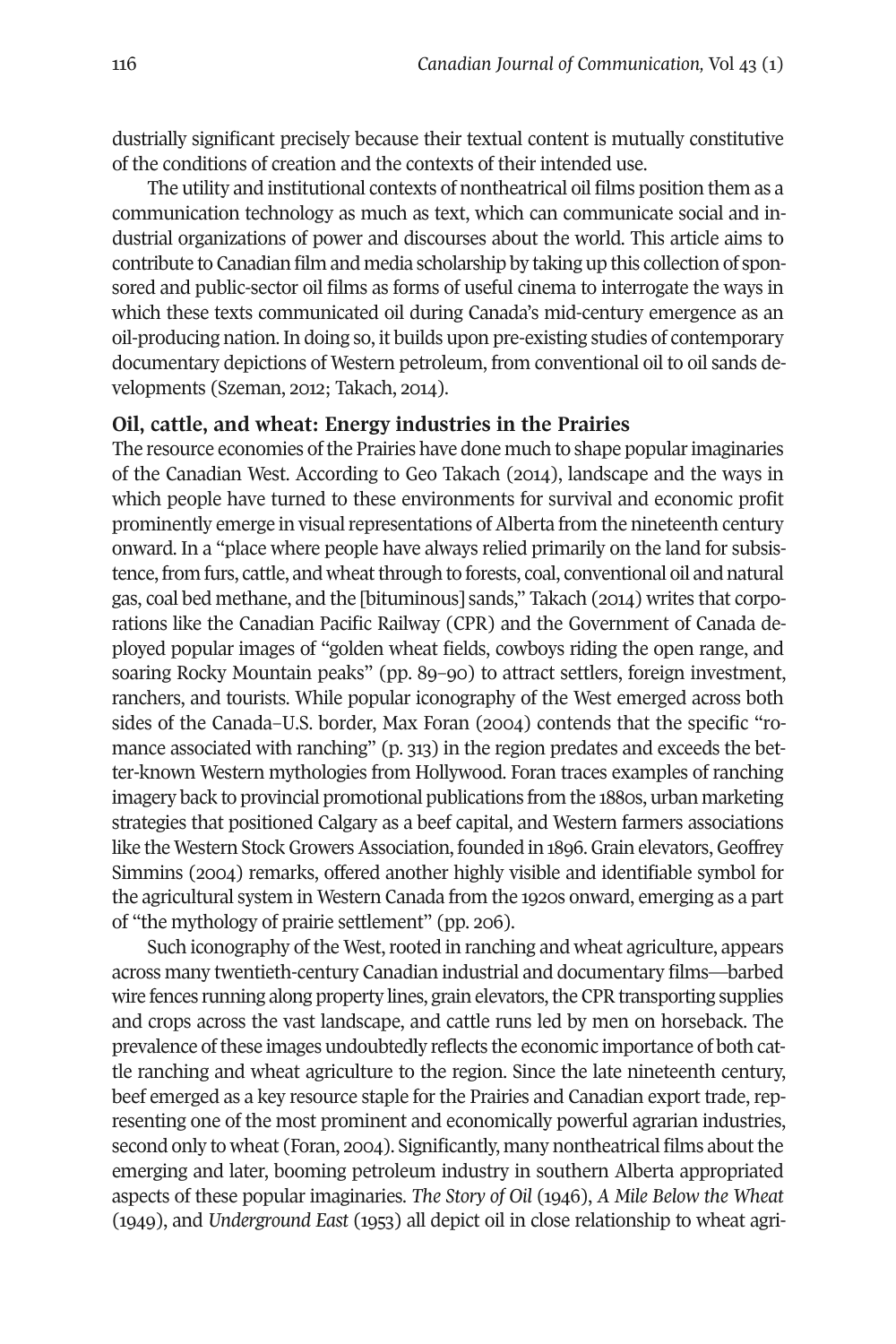culture and cattle ranching, effectively situating petroleum as an industry in co-existence with these established industries and their related land-use practices and lifestyles, rather than one that might pose challenges to them.

Even as ranching and wheat agriculture fuelled imaginaries of the Prairies onscreen and in other areas of culture, both agrarian enterprises also quite literally produced fuel for human and animal metabolisms alike. In her speculative analysis of fuel and energy systems, Karen Pinkus (2016) defines fuels as "potentialities" (p. 1), forms of power that have not yet been mobilized, consumed, or realized. In proposing such a wide definition of fuel, Pinkus ponders, "Can any object—living or dead—that moves another object be considered a fuel in the broadest sense?" (p. 21). Organic materials, or biomasses, like agricultural waste and corn can be processed to manufacture certain types of commercial fuels.All fuels, in turn, can be burned or otherwise broken down to produce energy. As "the fundamental ability to do work" (p. 1), energy can refer to both constructed energy systems such as electrical grids or infrastructures of nuclear power and metabolic systems. Following Pinkus (2016), wheat and beef in fact function as fuels, powering working bodies in both Alberta and the rest of Canada. And like corn, which requires "processes of transformation" (p. 38) to produce ethanol, these other food fuels are subjected to processes of conversion into energy within these bodies. Conceptualizing wheat and beef in this way can help to better visualize the connections established in these texts between cattle ranching, cereals agriculture, and petroleum extraction. As three distinct yet interrelated forms of energy industries, the production of oil, cattle, and wheat all imply specific land-use practices, the significance of which is explored in the final section of this article.

In *The Story of Oil* (1946), petroleum is situated in relation to cattle ranching as well as forms of animal power. As part of the NFB's "Canadian Work and Wealth Series," the title card for the series includes images of six beavers, each of which is attired for a different occupation:farmer, miner, logger (the natural occupation of a beaver), businessman, porter, and fisherman. As is immediately apparent, most of these occupations align with Canada's resource industries:logging, mining, fishing, and agriculture. From the onset, then, this "story" of oil's exploration and development in Leduc is situated among other public-sector narratives about the country's political economy, especially its resource industries.

Following the opening sequence of a petrol station and an establishing shot of "the foothills of Alberta," in which cars can be seen motoring down a dusty country road, the film juxtaposes the source of this modern fuel with other forms of animal energy in Turner Valley's "range country." After establishing shots of tiny residential towns scattered around the area, popping up along with the oil fields, there is a panning shot of a herd of horses following a road. The camera pans right to the horses as they meander across the frame to cross a small bridge. The herd is being driven by a rancher on horseback, wearing his brimmed cowboy hat and riding chaps. As he slowly guides the horses across the bridge, the camera halts to include the bridge of the lefthand side of the frame and a tall oil derrick emerging from the local brush and trees on the far right. The shot is short, a second or two, but this momentary juxtaposition nevertheless echoes the narrator's comparison between horsepower as the energy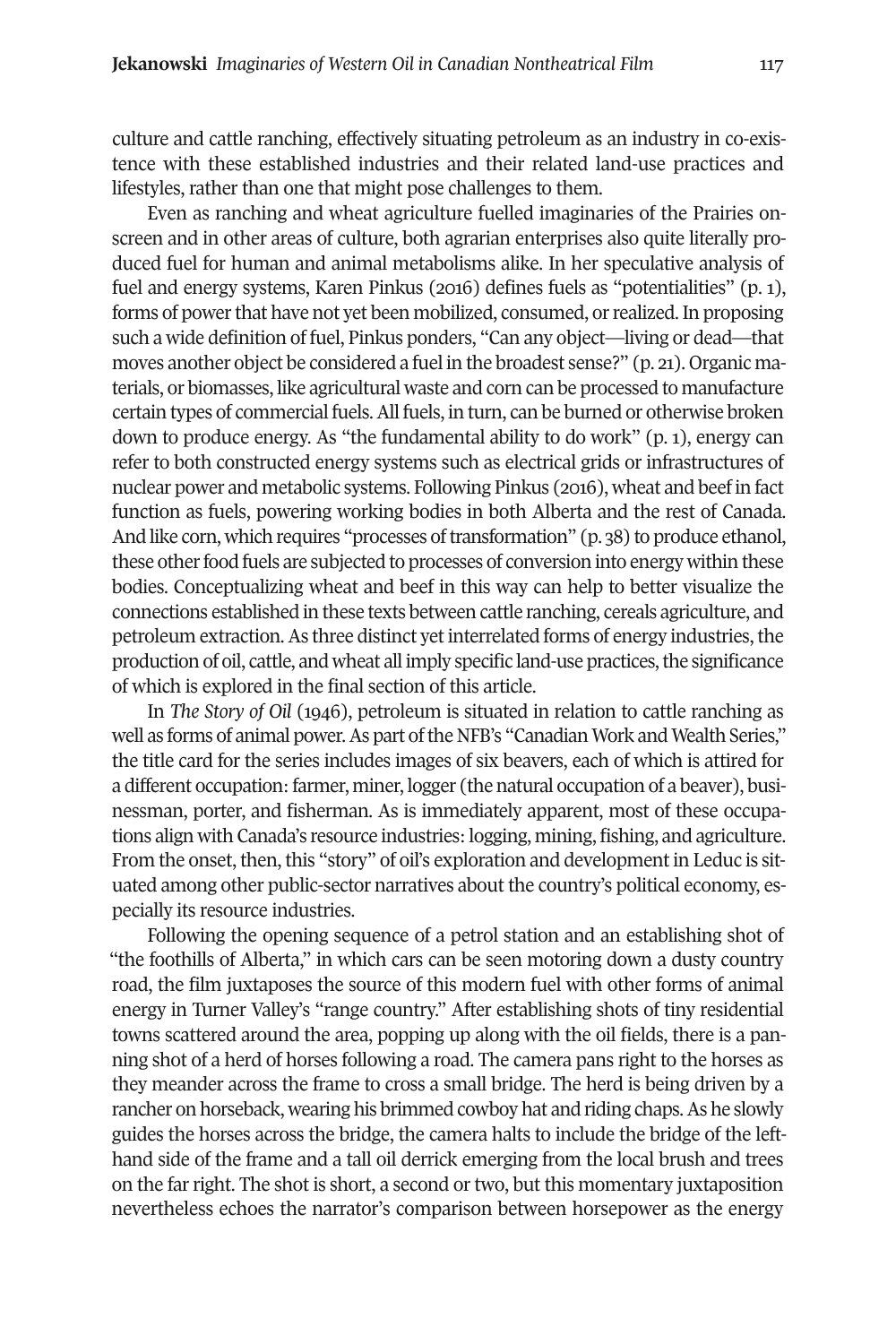source of old and petroleum as a more powerful, modern fuel source. In this "range country for the herds of half-wild horses," the narrator proclaims, "the towers of a newer power" rise to produce oil power that is "stronger and swifter than they."

This reference to the cowboy's iconic steed invokes the well-worn articulation of the internal combustion engine in terms of horsepower. At the same time, although the enormous economic potential, and potential power, contained within this fossil fuel is emphasized throughout *The Story of Oil* (1946), its potential to destabilize Western agriculture is carefully papered over in such scenes. The depictions of pipelines put forward in the film, for instance, serve this aim of co-existence by positioning these highly disruptive and risky transportation infrastructures as a new component of the Western range imaginary. After the film establishes this comparison in the aforementioned scene, itis repeated in a striking image of a pipeline running through the prairie grass in the film's conclusion. The camera is positioned nearly on the level of the ground, and the pipe runs from the left-hand corner of the frame in the foreground and stretches into the distance. Running nearly parallel to the pipeline is a barbed wire fence, demarcating a cattle range, with the Rocky Mountains distantly visible along the horizon. The wind softly rustles the long grasses that shelter the pipe and lower wires of the fence. This highly visual parallel between the pipeline and the fenceline can be read metaphorically, to speak to the co-existence of the two industries.

Despite the disparate funding models and differing motivations for film production between Imperial Oil and the National Film Board, Imperial's sponsored films also deployed analogies between petroleum, wheat, and beef. Imperial Oil, which did not establish an independent film unit (unlike BP and Shell), financed the production of films for internal and external purposes from the 1930s through the late twentieth century. *A Mile Below the Wheat* (1949) and *Underground East* (1953), produced by Crawley Films under the supervision of producer and cameraman Gerry Moses, share several thematic similarities. Like *The Story of Oil* (1946), they address the extraction and transportation of crude from Alberta oil fields to refineries in other parts of the province and, in the case of *Underground East* (1953), to as far east as Ontario. Both also contain documentary footage of Imperial's oil fields, along with animated maps of the resource geography, to convey overlapping narratives about the technological challenges and successes of oil development.

In *A Mile Below the Wheat* (1949), food cultivation and fossil fuel production come together in the presentation of oil as a crop that, like wheat, can be cultivated and harvested from prairie fields. As explored at the outset of this article, wheat agriculture is visually juxtaposed against the infrastructures of petroleum extraction, to establish this analogue between wheat and petroleum. Given that Imperial's derricks struck oil within some of the most productive agricultural land in the country, A Mile Below the Wheat attempts to project an image of peaceful and beneficial co-existence between Alberta's oilmen and farmers, and the two industries' respective infrastructures. Unlike most industrial and educational films from the 1930s to the 1950s, which relied upon an expository "voice of god" narration (Druick, 2007, p. 7), *A Mile Below the Wheat* features two narrators, each of whom serves to communicate one of two intertwining narratives about oil's discovery in the region. The first narrator performs the part of a local, hard-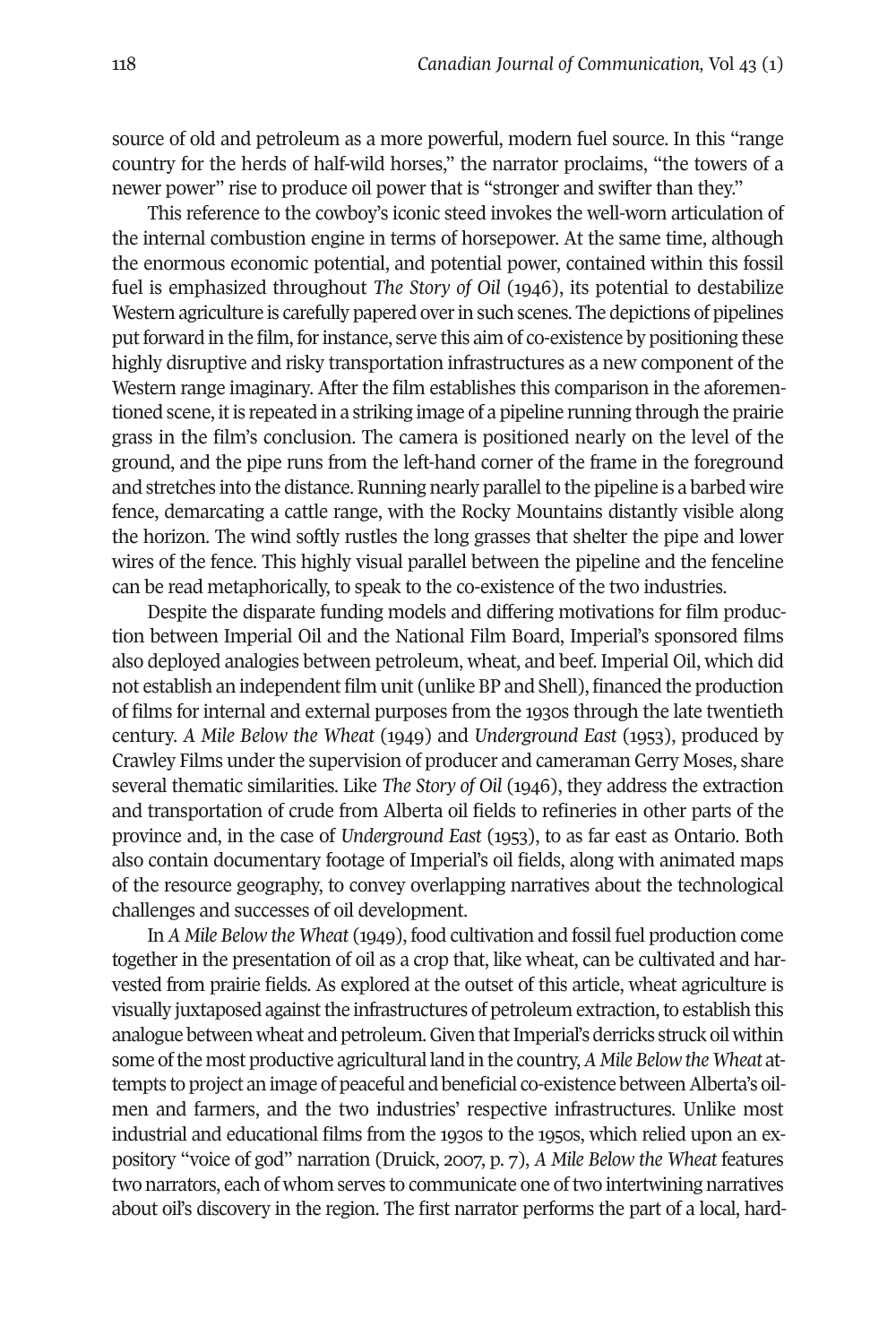working farmer, who speaks with a slightly regional accent and uses first-person statements to describe his "little market town of Leduc." In his portions of the film, he describes the coming of the oilmen and the positive improvements oil development had on his farming community. Paired with his testimony are pastoral images of rural Canada and small-scale family agriculture, in which farmers are shown still harvesting wheat by horse-drawn wagon. "Signs of the new crop are all around," the farmer states as the film depicts an oil well logo on a sign for a local café. Services, such as the electrical grid to more remote towns, are shown to be expanding, and new suburban communities are "mushrooming" up in nearby oil towns. Such positive sides of oil development have the potential to benefit agrarian communities in the wheat fields too, the farmer asserts. More oil means more fuel for farmers, linking the expansion of agribusiness in the West to machines and technologies dependent upon petroleum.

The second speaker imitates a more typical newsreel or documentary narrator, recounting the history of exploratory drilling and pipeline construction in a brisk, authoritative tone. He provides the film's exposition, explaining how drilling works through animations, how oil developmentfacilitates the expansion and modernization ofroads and industry technologies, and how workers install pipelines across the countryside without disturbing local farmers. By switching between the two narratives and the two voices, the film weaves together an imaginary of the local with that of industry, to create an idealized portrait of Western Canada in which both agriculture and fossil fuels can co-exist. The film's final montage summarizes this portrait by transposing iconography of the wheat harvest to represent oil. Following several shots of oil derricks punctuating tall fields of grain, a series of quick shots of wheat being rapidly thrashed and transported on grain belt conveyors are juxtaposed with shots of dark crude being sprayed into retaining ponds. A close-up of kernels of wheat pooling is similarly paired with a close-up of petroleum gushing from an open pipe. Positioned visually and narratively as "another harvest," oil is situated in Alberta's landscape as merely one of several fuels to be cultivated by industrious men.

*Underground East* (1953) moves farther afield from the specifically Western industries of wheat and ranching, but it, too, remains invested in developing a visual language for oil by comparing it to other key resource industries. In Imperial's 1953 film, petroleum is cast as the most recent iteration of Canada's staples economy in an appropriation of Harold A. Innis' influential staples thesis, which he first laid out in *The Fur Trade in Canada* in 1956. Innis (1999) contends that Canadian economic development was historically shaped by trade in raw materials, first with industrialized Europe and then with the United States. This trade in highly valuable staples structured Canada's economy, both prior to and following Confederation, resulting in the transportation of wealth from its sites of extraction in the margins to the centre for export (Innis,1999). Raw materials such as fur, timber, fish, and coal were trapped, captured, or extracted from Canadian environments and then shipped abroad as "staples" to be manufactured in metropolitan centres. Such staples had to be easily portable, light, and transferrable over "long distances" and be durable for the long periods required by trade networks atthe time. To make the trade networks profitable and reduce overhead for those involved, these staples also had to be in high demand, such as luxury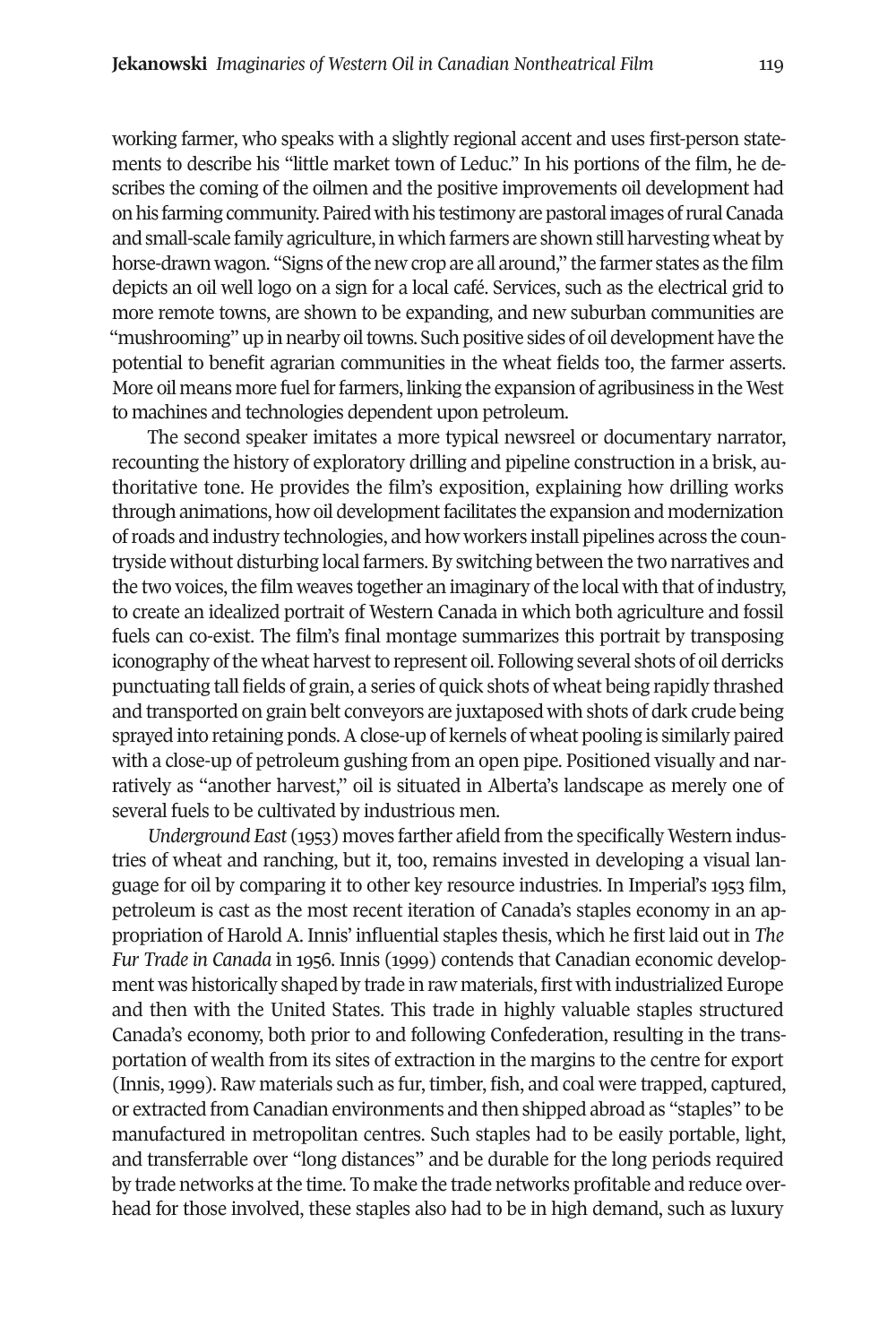goods, which would be sold in metropolitan centres. Innis writes: "Goods were produced as rapidly as possible to be sold at the most advantageous price in the home market to purchase other goods essential to the maintenance and improvement of [settlers'] current standard of living" (1999, p. 384). Both Great Britain and the United States—and particularly the United States by the nineteenth century with "the disappearance of free land, the decline of natural resources, and the demand for new industrial materials"—had to "rely on outside areas" (pp. 385–386) like Canada to secure raw materials. Innis critiques Canada's dependence on foreign markets for its economic development, arguing that Canada is rendered an economic margin for foreign imperial forces. As a margin, the country produces staples and exports them to the centre, which in exchange ships finished products and manufactured goods for purchase back to Canadian markets.

*Underground East* (1953)*,* produced by Imperial in connection with the Interprovincial Pipe Line Company, documents the construction of what was the longest pipeline in the world at the time, stretching 1,129 miles from Edmonton, Alberta, to Superior, Wisconsin, to transport crude oil to east coast Canadian refineries. The pipeline in question was initially constructed in the summer of 1950. Three years later, the Interprovincial Pipe Line Company expanded it to traverse an additional 643 miles to Sarnia, Ontario, where tankers then transported the Western crude across the Great Lakes. The film comprises documentary footage of the pipeline's construction from both 1950 and 1953, and presents the newly expanded west-east pipeline as a "milestone in the nation's progress" (in the narrator's own words). <sup>4</sup> Describing Canada as an "important oil-producing nation" in light of the discovery of vast crude reserves at Leduc,*Underground East* seeks to both documentthe process ofthe pipeline construction and rhetorically situate it in relation to pre-existing regional staple economies from across Canada. Over the course of the narrative, *Underground East* shows how workers constructed the pipeline, to connect Alberta's oil fields to refineries in southern Ontario, emphasizing the steep environmental challenges the workers faced along the way: from laying pipe across frozen rivers to constructing bridges over deep ravines. It concludes with footage of two public ceremonies marking the pipeline's completion: the first in Edmonton, with Alberta premier Ernest Manning opening a valve to release the flow of oil east, and the second in Sarnia, featuring Ontario premier Leslie Frost greeting the arrival of the *Imperial Leduc* tanker on its maiden voyage porting Alberta crude, billed as "the world's largest freshwater tanker" by the *Imperial Oil Review* (1951, p. 4).

The opening sequence of *Underground East* depicts an animation of two oil derricks, over which scrolls a celebratory text, introducing the Interprovincial Pipe Line and making a claim for its technological triumphs and singular importance as a "record" of "Canadian achievement." By describing the pipeline as a "milestone in the nation's progress," Imperial seeks to locate this infrastructural project within national narratives of economic and technological progress from the onset. This point is reiterated in the following colourful sequence, which commences with a close-up of two fishermen scooping sardines and other baitfish from a bulging net suspended from the side of their boat. In the quick subsequent montage, a man in a vibrant red coat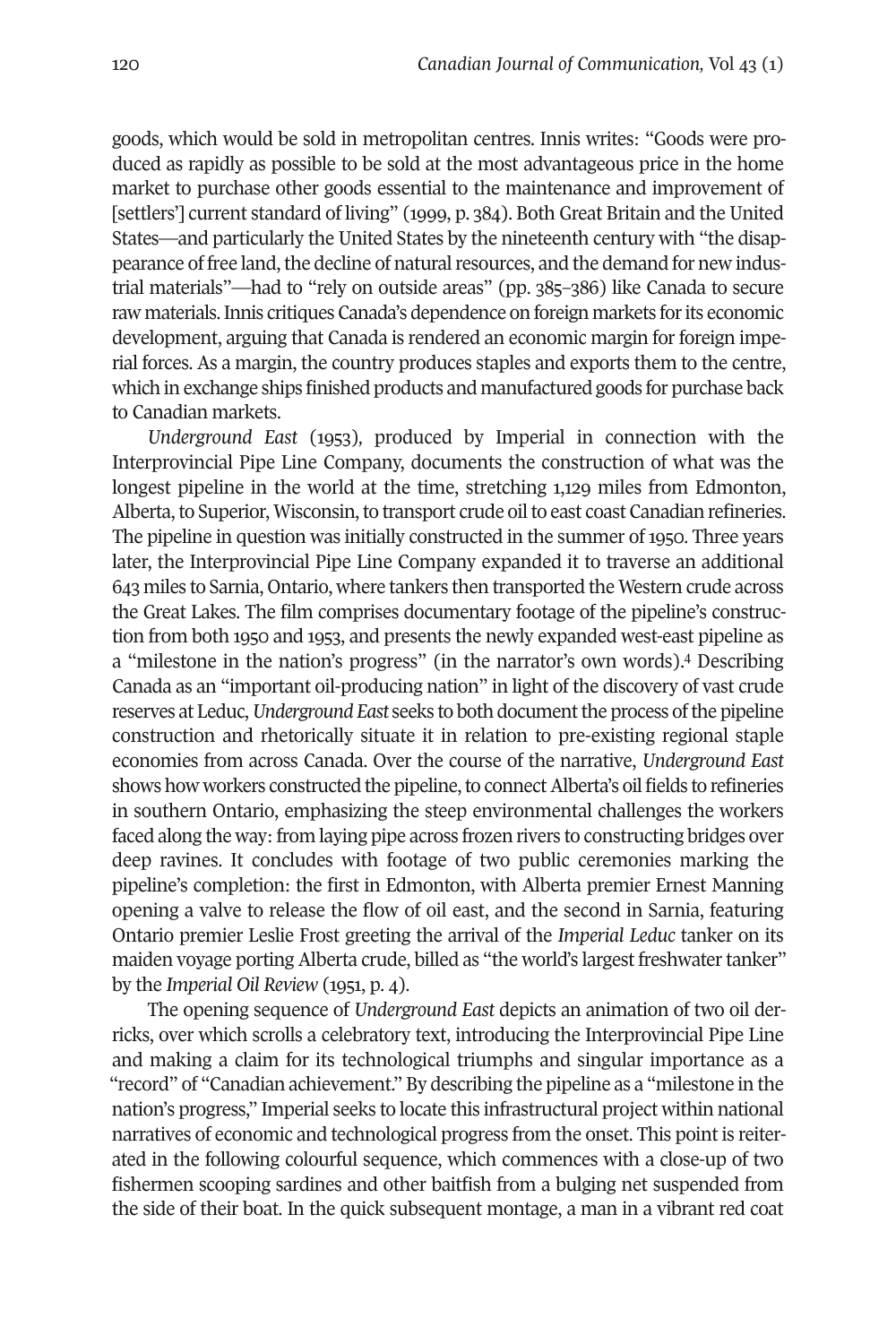stacks pine logs in a pile on the edge of a snowy forest, a farmer forks wheat onto a threshing belt under a cerulean sky, a miner grimy with coal dust beneath his hard hat drills deep underground, and two roughnecks carefully attach another length of pipe to their drill. The montage ends with a long shot of a derrick whose vertical thrust is paralleled by heavy black plumes of smoke billowing up from a nearby gas flare on the flat prairie. Over these shots the narrator intones: "The story of Canada is the story of resources. Search, discovery, development. And the newest resource is oil." Petroleum, it is made clear, is the most recent discovery to be made profitable in the country's long history of commercial resource developments.

Significantly, coal, wheat, timber, and fish are all examples of staples cited by Innis in his economic histories of Canada. Although Innis did not specifically write about the Western petroleum boom following Leduc (in fact, he passed away one year prior to the release of *Underground East*), by situating oil in relation to these previous industries, the films seeks to establish a rhetorical continuity between these resource industries—and, by extension, Imperial's commercial developments in Alberta. Part of this continuity established in this opening sequence, but it can also be read into the narrative's emphasis on the successful collapsing of distance enabled by the pipeline, which was capable of transporting crude oil to its destination in 26 days. This technological feat could be seen to echo the triumph of the CPR, as a transportation infrastructure and communication technology. Both the transportation infrastructure ofthe pipeline and crude oil as Canada's next fuel staple are presented as components of Canada's future staple economies.

Later in the film, Innis' notion of a staples economy is once again taken up, again in nationalist terms. Alberta oil, the film claims, has the potential to facilitate Canada's energy sovereignty from American economic imperialism. Paraphrasing Premier Frost's speech, the narrator declares: "When the western crude arrived … the new resource had brought sweeping savings to the Prairies and to the country as a whole." With savings of "hundreds of millions of U.S. dollars no longer spent on imported crude," Leduc oil, and thereby Imperial Oil, can work to keep Canadians' dollars within the country and out of American markets. In effect, such rhetoric positions oil as a solution to the problem of Canada's dependence on American markets as outlined by Innis.

Throughout all three films, petroleum is represented as a new force in the region, yet one that does not destabilize pre-existing farming practices. However, if we inquire into the specific land-use practices of each industry, the potential implications of these overlapping resource geographies that the films attempt to paper over become more visible. Historically, ranchers in Alberta's foothills faced a variety of pressures from agricultural lobbies, resulting in land lease battles in the early twentieth century between ranchers and government bodies and federal edicts around farmers' leaseholds (Foran, 2004). Exploratory drilling in Turner Valley since the 1910s, land speculation following the assorted boom-and-bust cycles, and the sea change that the Leduc strike represented could only exacerbate previous tensions in the region around land-use practices. Legal distinctions between the ownership of surface rights and mineral rights in Alberta, for instance, served to slice property ownership and leasing rights into two strata, one at the surface of the land and the other below (see Alberta Energy, 2017).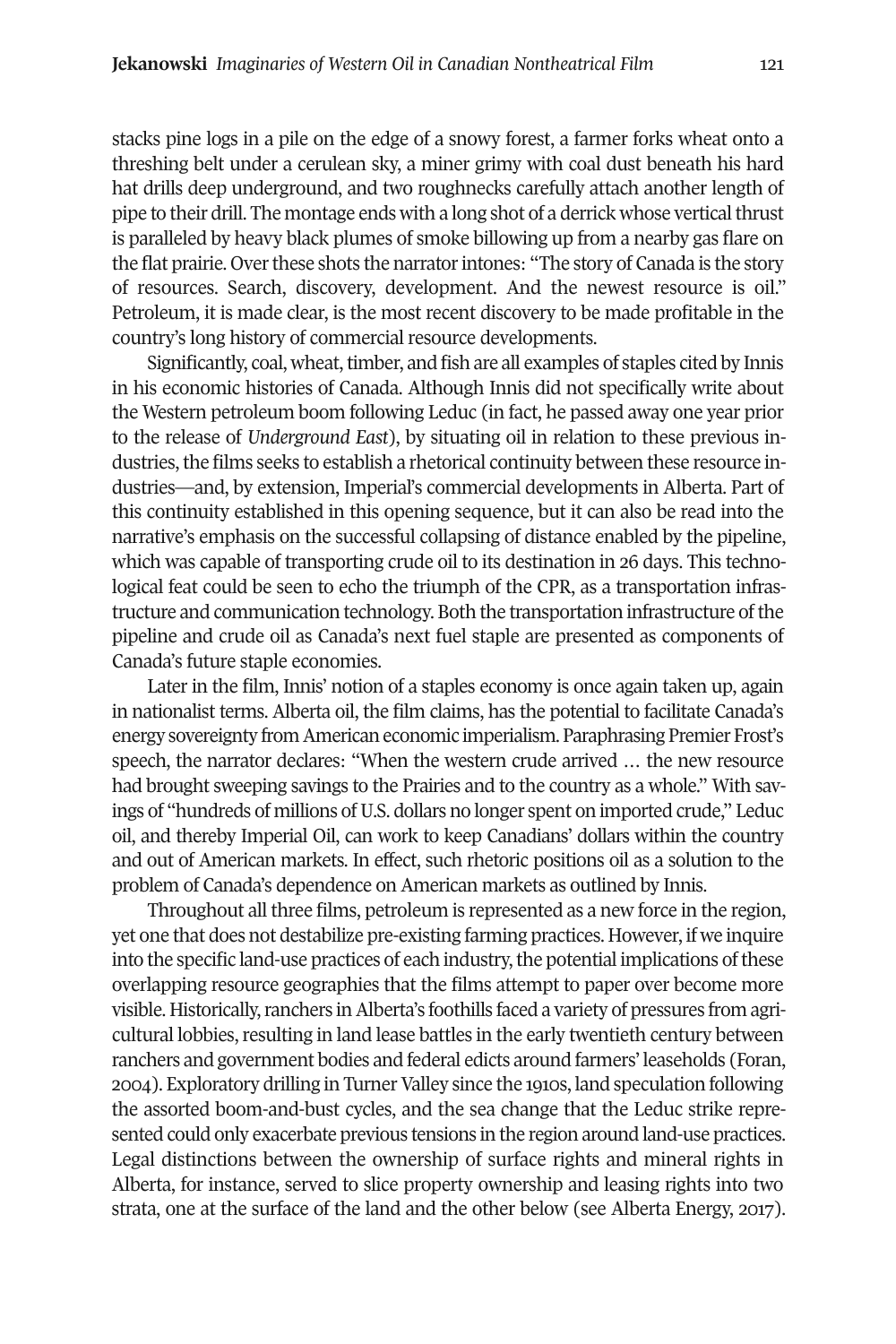Such complications, while not explicitly referenced in these films, can be inferred in scenes depicting the consultation process Imperial had to undertake with landowners when proposed pipelines would traverse private properties.

In Underground *East* (1953) for example, the route of the Interprovincial Pipe Line stretched from the Prairies to the American Great Lakes region. All civilian landowners whose properties lay across the proposed path, the film takes pains to point out, were consulted and permissions secured prior to the laying of the pipeline. Company representatives are depicted conversing with representative farmers in both Imperial film productions. Potential conflicts over pipeline rights-of-way across farmers' fields, let alone the potential environmental risks to crops posed by pipeline leakages or soil contamination, are all easily glossed over. Instead, as we are told in *A Mile Below the Wheat* (1949), farmers cultivating lands around Leduc were compensated for the pipeline's right-of-way across their fields and any inadvertent "loss of crops." The social or environmental consequences posed by other oil infrastructures to farmers,ranchers, and civilian landowners depicted in these films (refineries, tanker shipping routes) are also carefully avoided. Given that many Western farmers who held surface rights might not have also held the mineral rights that governed mineral substances found on and under a property (including petroleum and natural gas reserves), such evasions of the real-world complexities of land use around different resource industries serve to re-affirm the myth of co-existence that these oil-infused texts sought to promote to viewers at home and abroad.

#### **Conclusion**

This article has argued that the National Film Board and Imperial Oil used nontheatrical cinema to portray commercial oil exploration, Western oil developments, and pipeline construction as important mechanisms for Canadian development. *The Story of Oil* (1946),*A Mile Below the Wheat* (1949), and*Underground East* (1953) are examples of a budding genre of nontheatrical filmmaking in Canada thatfollowed the excavation of petroleum in Leduc and other parts of southern Alberta: the oil film. As shown in this article, these private- and public-sector productions proposed a number of analogies between oil and otherresource industries in Western Canada—from cattle ranching to wheat agriculture to the notion of a staples economy itself—through various formal and narrative strategies. These films serve as representative examples of how specific institutions, including petroleum companies and the Canadian government, were still exploring and experimenting with how to visually depict this emerging energy sector. Such cinematic comparisons between fuel industries, and the insertion of oil into pre-existing visual imaginaries of Western Canada, can be seen to legitimize the presence of commercial oil developments on landscapes that were already being used and cultivated for other purposes. In presenting a mythological reworking of "on the ground" relations between oilmen and Western farmers, between Big Oil and Big Agriculture, these petro-films disavowed the lived complexities and sometimes painful realities of this emerging industry.

#### **Acknowledgements**

The author would like to extend her thanks to Alyosha Nowlin, Charlie Ellbé, and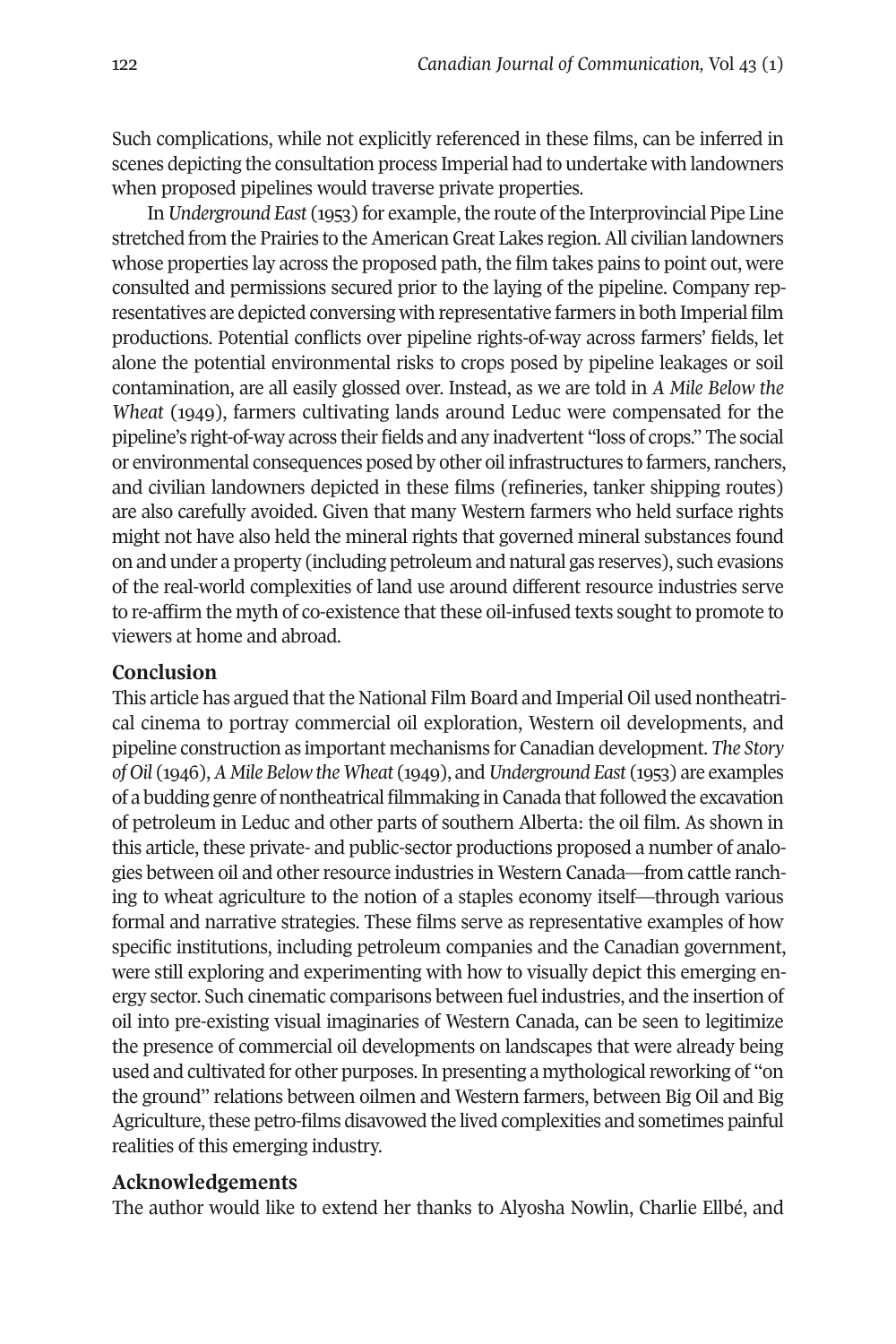Oksana Dykyj at Concordia University's Moving Image Resource Centre, as well as Lynn Lafontaine at Library and Archives Canada. This research could not have been completed without their generous assistance and access to these collections. The author also thanks Dr. Kay Dickinson and the two anonymous reviewers for their insightful comments and suggestions. Their thoughtful contributions greatly assisted in the development of this article.

## <span id="page-12-0"></span>**Notes**

1. The Imperial Oil Company, which was founded in London, Ontario, in 1880, has a long history of oil and gas operations in Canada. This history includes the extraction and refining of crude oilto produce a range of petroleum-based lubricants and other products, and the transportation of these products to domestic and international markets. By the 1890s, Imperial had emerged as the leading player in Canada's oil industry; its corporate headquarters relocated to Toronto, Ontario, in 1916. By 1920, Imperial refineries processed 91 percent of the country's crude oil (Penfold, 2016). Today, Imperial is headquartered in Calgary, Alberta, and continues to be one of the country's largest refiners of petroleum products. For an online timeline of the corporation's activities, see Imperial Oil Limited (2017).

<span id="page-12-1"></span>2. Crawley Films Limited, an Ottawa-based private production company, was one ofthe few independent Canadian companies to operate in parallel with the National Film Board. The company was cofounded by filmmakers Judith Crawley and Frank "Budge" R. Crawley in 1939 (Forrester, 1982). Until its closure in 1989, Crawley Films produced about 5,000 films in both French and English, ranging from documentaries to features to corporate and government industrial films (Varga, 2015). Crawley Films' involvement with Imperial Oil dates back to the Crawleys' production of *The Loon's Necklace* (Crawley & Crawley, 1948), a short animated picture derived from a First Nations legend about the loon, which Imperial Oil purchased for educational distribution.

<span id="page-12-2"></span>3. For an overview of nontheatrical filmmaking in Canada prior to the establishment of the National Film Board in 1939, see Morris (1992).

4. Industrial films were not the only industry mouthpieces forImperial Oil at the time. The company also published the *Imperial Oil Review*, an industry magazine. The August 1951 issue also covered the shipment of Western crude to Ontario refineries. In one of the articles, the president of Imperial Oil, G.L. Stewart, is quoted similarly affirming the importance of the Interprovincial pipeline to Canada's national development. Stewart contends that the growth of the country's oil industry (steered by Imperial Oil, of course) will benefit the "whole Canadian economy" by stimulating further development across secondary industries; in short, "the economy is further strengthened by the expanded use of our natural resources" (quoted in *Imperial Oil Review*, 1951, p. 5). While reading these industrial films in tandem with Imperial's other sponsored productions exceeds the scope of this article, the resonant language between *Underground East* (1953) and the *Review*'s coverage of the same events underlines the significance and consistency of the corporate message across different media.

# **Filmography**

- *A mile below the wheat* [Nontheatrical film]. (1949). Director uncredited. Photography by Gerry Moses. Sponsored by Imperial Oil. Produced by Crawley Films. Shelf no. M00456. Moving Image Resource Centre, Concordia University.
- *Battle for oil* (*La Bataille du pétrole*). (1942). [Documentary]. Legg, Stuart (Director). Produced by the National Film Board of Canada. Item 17949, acc. no. 1973-0132. National Film Board of Canada/Office national du film du Canada: Nitrate fonds, Library and Archives Canada.
- *The loon's necklace.* (1948). [Animated feature]. Crawley, Judith, & Crawley, Frank R. (Directors). Produced by Crawley Films and distributed by Imperial Oil. Shelf no. C00162. Moving Image Resource Centre, Concordia University.
- *New homes within the empire* [Nontheatrical film]*.* (1922). Director uncredited. Sponsored by Canadian Pacific Railway. Produced by Associated Screen News.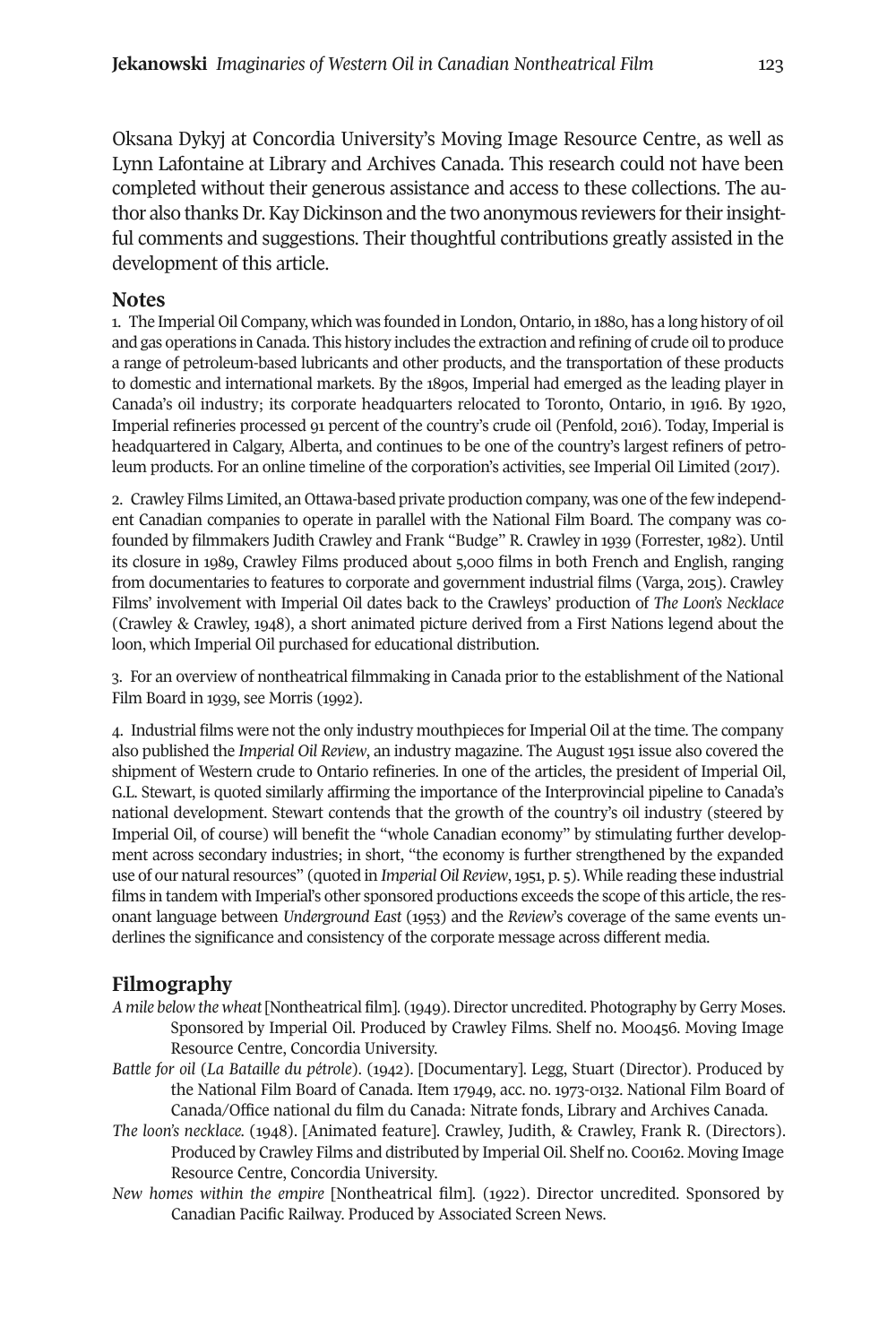- *The story of oil* [Nontheatrical film]*.* (1946). Director uncredited. Producer Guy Glover. Produced by National Film Board of Canada. Item 1190 acc. no. 1985-0292. National Film Board of Canada/Office national du film du Canada: 1982–1985 fonds, Library and Archives Canada.
- *Underground east* [Nontheatrical film]*.* (1953). Director uncredited. Photography by Gerry Moses. Sponsored by Imperial Oil. Produced by Interprovincial Pipe Line Company & Crawley Films.

#### **References**

- Acland, CharlesR., & Wasson, Haidee (Eds.). (2011).*Useful cinema*.Durham, NC:DukeUniversity Press. Alberta Energy. (2017). *About mineral ownership*. Government of Alberta. URL: [http://www.energy](http://www.energy.alberta.ca/minerals/4081.asp) [.alberta.ca/minerals/4081.asp](http://www.energy.alberta.ca/minerals/4081.asp) [October 12, 2017].
- Banita, Georgiana. (2014). From Isfahan to Ingolstadt: Bertolucci's *La via del petrolio* and the global culture of neorealism. In Ross Barrett & Daniel Worden (Eds.), *Oil culture* (pp. 145–168). Minneapolis, MN: University of Minnesota Press.
- Bozak, Nadia. (2012). *The cinematic footprint: Lights, camera, natural resources*. New Brunswick, NJ: Rutgers University Press.
- Canjels, Rudmer. (2009). Films from beyond the well. In Vinzenz Hediger & Patrick Vonderau (Eds.), *Films that work: Industrial film and the productivity of media* (pp. 243–255). Amsterdam, Netherlands: Amsterdam University Press.
- Damluji, Mona. (2015). The image world of Middle Eastern oil. In Hannah Appel, Arthur Mason, & Michael Watts (Eds.), *Subterranean estates: Life worlds of oil and gas* (pp. 147–164). Ithaca, NY: Cornell University Press.
- Druick, Zoë. (2007). *Projecting Canada: Government policy and documentary film at the National Film Board.* Montréal, QC: McGill-Queen's University Press.
- Foran, Max. (2004). Constancy amid change: Ranching in Western Canada. In Lorry Felske & Beverly J. Rasporich (Eds.), *Challenging frontiers: The Canadian west* (pp. 311–328). Calgary, AB: University of Calgary Press.
- Forrester, James A. (1982). The Crawley era. *Cinema Canada, 85,* 22–24.
- Hediger, Vinzenz and Patrick Vonderau. (2009). Introduction. In Vinzenz Hediger & Patrick Vonderau (Eds.), *Films that work: Industrial film and the productivity of media* (pp. 9–16). Amsterdam, Netherlands: Amsterdam University Press.
- Imperial Oil Limited. (2017). *Our history.* URL: [http://www.imperialoil.ca/en-ca/company/about/his](http://www.imperialoil.ca/en-ca/company/about/history/our-history)[tory/our-history](http://www.imperialoil.ca/en-ca/company/about/history/our-history) [April 6, 2017].
- *Imperial Oil Review*, *35*(2). (1951, August). Toronto, ON: Imperial Oil Limited.
- Innis, Harold A. (1999). *The fur trade in Canada: An introduction to Canadian economic history.* Toronto, ON: University of Toronto Press. (Original work published 1956)
- Jacobson, Brian R. (2017, April 7). Big oil's high-risk love affair with oil. Los Angeles Review of Books. URL: <https://lareviewofbooks.org/article/big-oils-high-risk-love-affair-with-film> [October 7, 2017].
- LeMenager, Stephanie. (2014). *Living oil: Petroleum culture in the American century.* Oxford, UK: Oxford University Press.
- Morris, Peter. (1992). *Embattled shadows: A history of Canadian cinema 1895–1939.* Montréal, QC: McGill-Queen's University Press. (Original work published 1978)
- National Film Board of Canada. (c. 1942). The Educational Film Library Association offers *Battle for oil* [Flyer]. URL: <http://www3.nfb.ca/sg/98030.pdf> [March 27, 2017].
- Penfold, Steve. (2016). Petroleum Liquids. In R.W. Sandwell (Ed.), *Powering up Canada: A history of power, fuel, and energy from 1600* (pp. 274–299). Montréal, QC: McGill-Queen'sUniversity Press.
- Pinkus, Karen. (2016). *Fuel: A speculative dictionary.* Minneapolis, MN: University of Minnesota Press. Ross, Victor. (1917). *Petroleum in Canada*. Toronto, ON: Southam Press.
- Simmins, Geoffrey. (2004). Prairie grain elevators: An old purpose in search of a new forum. In Lorry Felske & Beverly J. Rasporich (Eds.), *Challenging frontiers: The Canadian west* (pp. 205–230). Calgary, AB: University of Calgary Press.
- Szeman, Imre. (2012). Crude aesthetics: The politics of oil documentaries. *Journal of American Studies*, *46*, 423–439. [doi:10.1017/S0021875812000151.](http:doi.org/doi:10.1017/S0021875812000151)